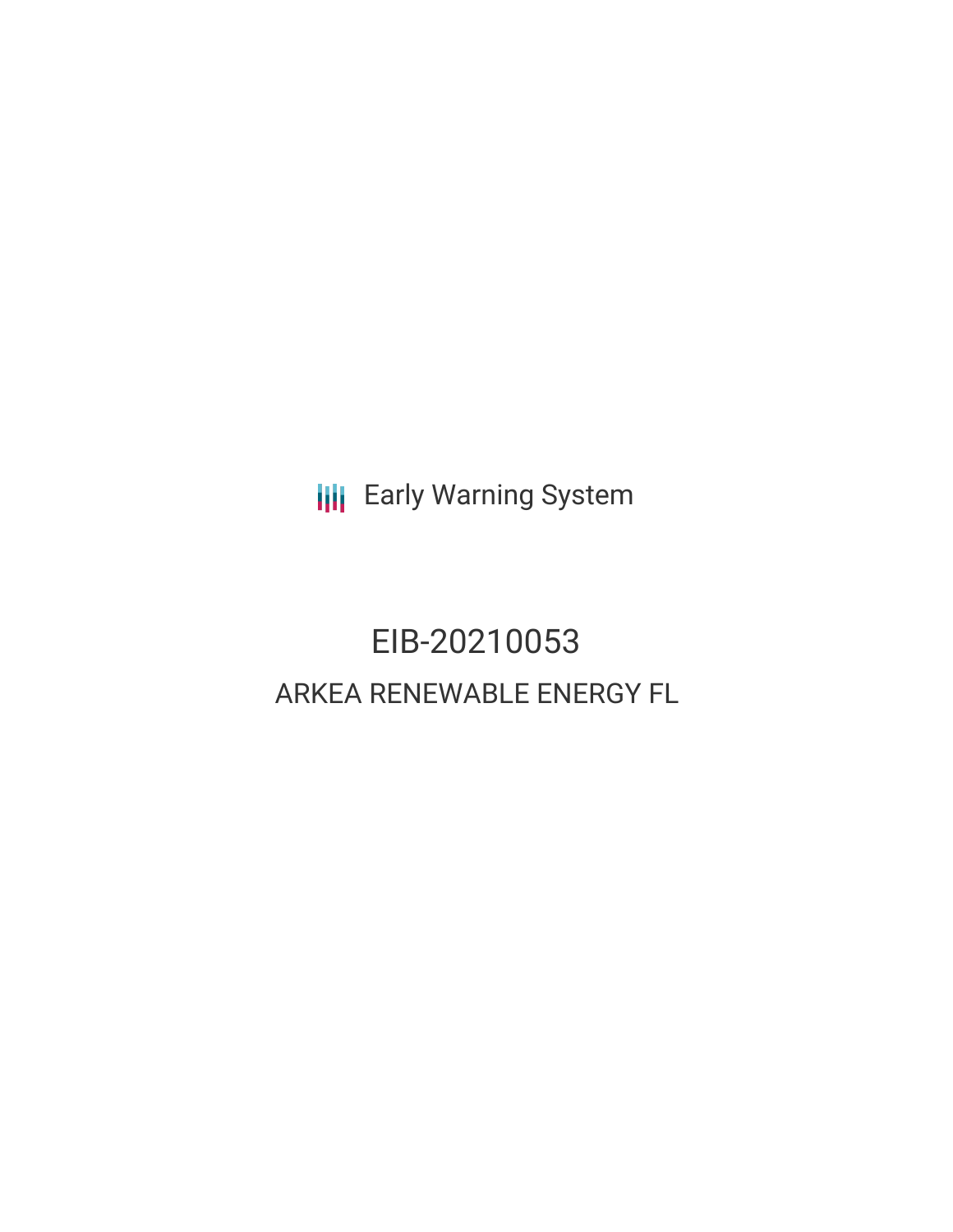

## **Quick Facts**

| <b>Countries</b>               | France                                      |
|--------------------------------|---------------------------------------------|
| <b>Financial Institutions</b>  | European Investment Bank (EIB)              |
| <b>Status</b>                  | Approved                                    |
| <b>Bank Risk Rating</b>        | U                                           |
| <b>Voting Date</b>             | 2021-12-17                                  |
| <b>Borrower</b>                | ARKEA BANQUE ENTREPRISES ET INSTITUTIONNELS |
| <b>Sectors</b>                 | Energy                                      |
| <b>Investment Type(s)</b>      | Loan                                        |
| <b>Investment Amount (USD)</b> | \$210.60 million                            |
| <b>Project Cost (USD)</b>      | \$421.19 million                            |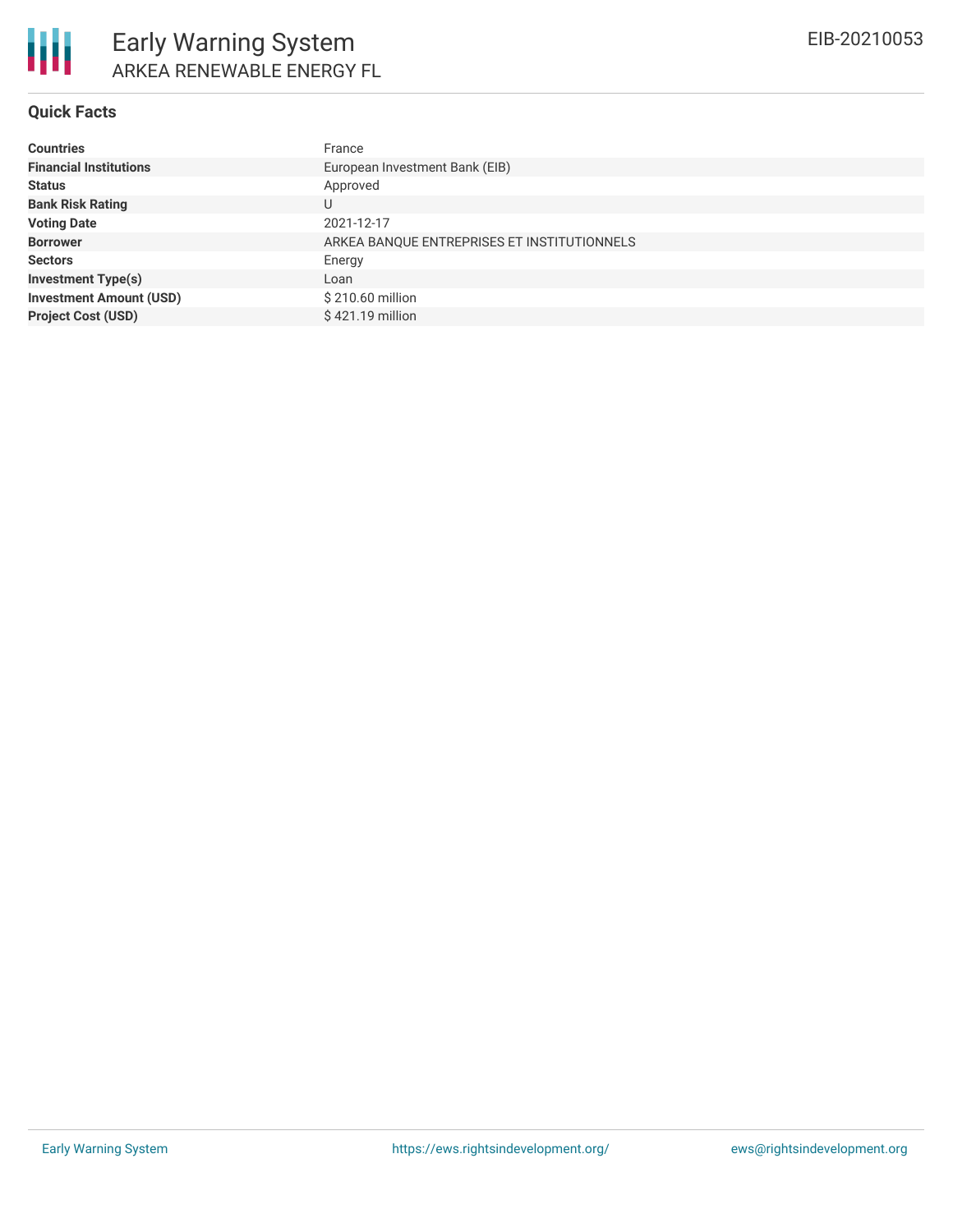

## **Project Description**

According to the bank website, the project consists of an intermediated loan in support of small to mid-sized renewable energy projects in France. This project supports national and European targets related to renewable energy (RE) generation and it will hence contribute to EU energy objectives, notably security of energy supply and tackling climate change.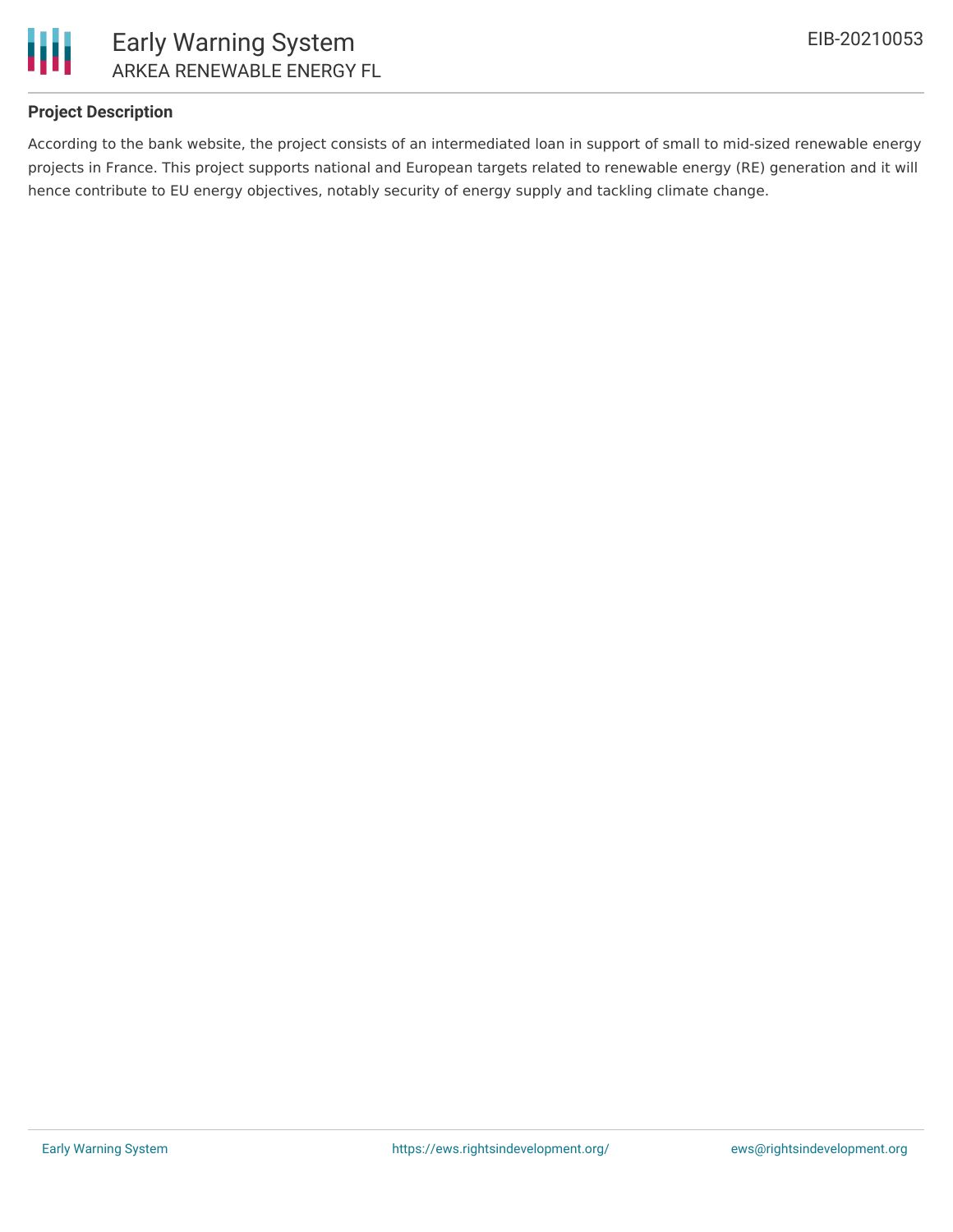

## **Investment Description**

European Investment Bank (EIB)

## **Financial Intermediary**

Financial Intermediary: A commercial bank or financial institution that receives funds from a development bank. A financial intermediary then lends these funds to their clients (private actors) in the form of loans, bonds, guarantees and equity shares. Financial intermediaries include insurance, pension and equity funds. The direct financial relationship is between the development bank and the financial intermediary.

Arkéa Banque Entreprises et [Institutionnels](file:///actor/487/) (Financial Intermediary)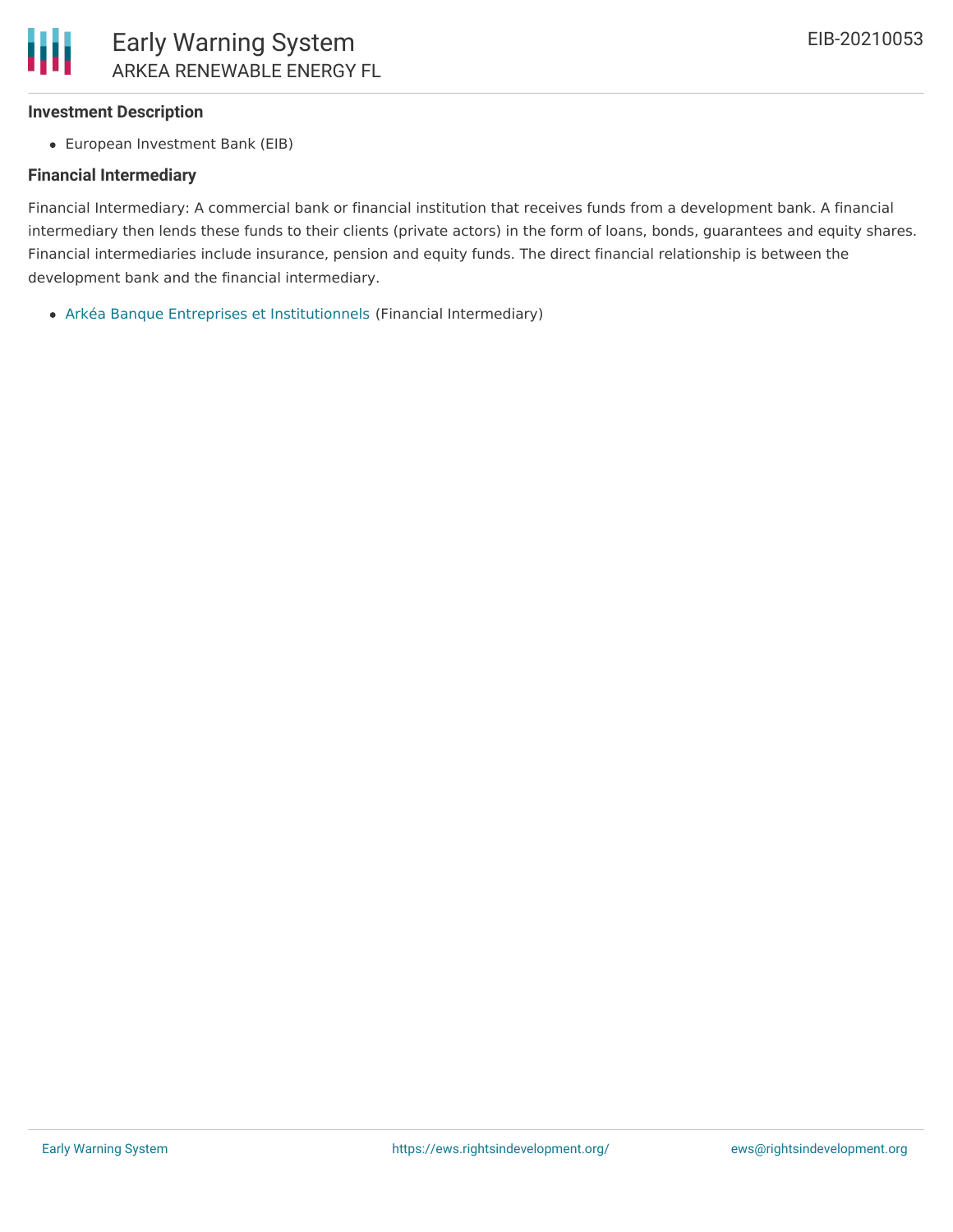

# **Contact Information**

## ACCESS TO INFORMATION

You can submit an information request for project information at: https://www.eib.org/en/infocentre/registers/requestform/request-form-default.htm

## ACCOUNTABILITY MECHANISM OF EIB

The EIB Complaints Mechanism is designed to facilitate and handle complaints against the EIB by individuals, organizations or corporations affected by EIB activities. When exercising the right to lodge a complaint against the EIB, any member of the public has access to a two-tier procedure, one internal - the Complaints Mechanism Office - and one external - the European Ombudsman. A complaint can be lodged via a written communication addressed to the Secretary General of the EIB, via email to the dedicated email address: complaints@eib.org, by completing the online complaint form available at the following address: http://www.eib.org/complaints/form via fax or delivered directly to the EIB Complaints Mechanism Division, any EIB local representation office or any EIB staff. For further details, check:

http://www.eib.org/attachments/strategies/complaints\_mechanism\_policy\_en.pdf

When dissatisfied with a complaint to the EIB Complaints Mechanism, citizens can then turn towards the European Ombudsman. A memorandum of Understanding has been signed between the EIB and the European Ombudsman establishes that citizens (even outside of the EU if the Ombudsman finds their complaint justified) can turn towards the Ombudsman on issues related to 'maladministration' by the EIB. Note that before going to the Ombudsman, an attempt must be made to resolve the case by contacting the EIB. In addition, the complaint must be made within two years of the date when the facts on which your complaint is based became known to you. You can write to the Ombudsman in any of the languages of the European Union. Additional details, including filing requirements and complaint forms, are available at: http://www.ombudsman.europa.eu/atyourservice/interactiveguide.faces